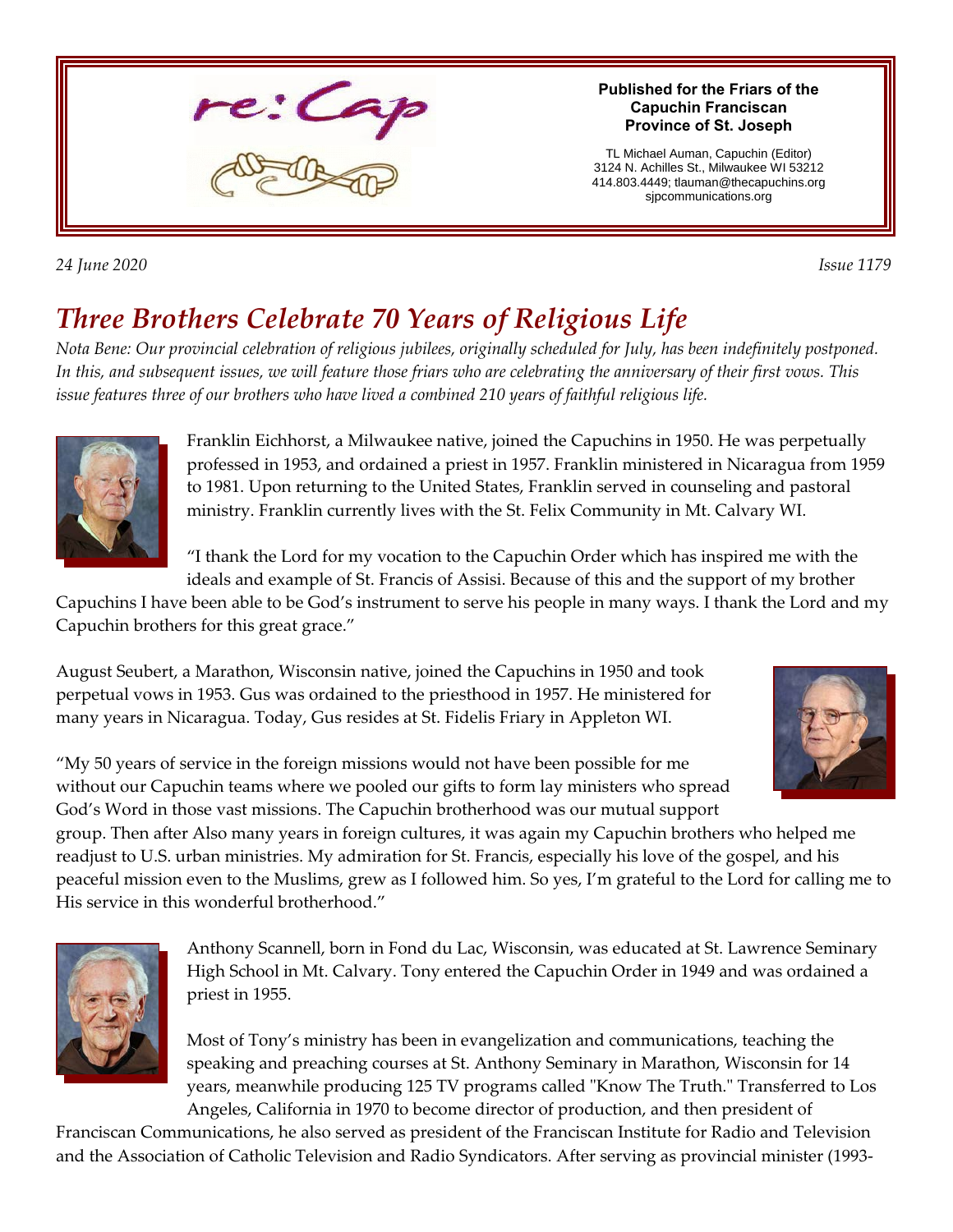1996), he returned to the Archdiocese of Los Angeles as pastoral telecommunications specialist and executive publisher of its newspapers until he retired in 2007.

"Over 70 years ago I thought I heard a call, urging me to withdraw from a diocesan seminary and become a Capuchin. Confusing at first, that call has become clearer over these seventy years, and I am still trying to answer it with the same response I had then: "Here I am Lord, I come to do your will." I am grateful that God has given me a band of brothers to strive together for the ideals of St. Francis. I always thought I would die young doing this. It's just taking longer than expected."

## *SBU's Franciscan Institute partners with Dutch university to develop international Franciscan Blog*



The Franciscan Institute at St. Bonaventure University will this summer initiate the first International Franciscan Blog in partnership with The Franciscan Study Center at Tilburg University in the Netherlands.

Developed by the Institute's executive director, David B. Couturier, O.F.M. Cap., and Krijn Pansters, S.T.D., of the Franciscan Study Center at Tilburg University, the blog will provide a new platform for sharing current Franciscan scholarship across the world in a medium accessible to all generations of educated readers.

The International Franciscan Blog, to be named Franciscan Connections, "brings together the talents and scholarships of two great Franciscan research centers, in Europe and in America, to showcase the depth and range of the Franciscan Intellectual Tradition.," said David.

The purpose of the Franciscan Blog is to offer a website that connects the best of Franciscan learning with the wider world of scholars, educated professionals and communities of practice.

The blog will post contemporary and applied Franciscan scholarship, as well as contemporary issues in politics, society, ethics and church. Contributions will include: 1) articles; 2) scientific news; 3) opinion pieces and discussion; 4) literature reviews; 5) portraits of Franciscan scholars and professionals; 6) videos and podcasts; 7) news from the Franciscan Study Center and the Franciscan Institute, and other items, as appropriate.

"As a scholar working in the field of Franciscan Studies, I have often missed a website that connects the best of Franciscan learning with the wider world of scholars, educated professionals and communities of practice – and this in an intelligent, non-emotional way. Well, here it is!" said Pansters, chief editor and staff member of the Franciscan Study Center.

"This is the 80th anniversary of the Franciscan Institute and we are celebrating the fact that the Franciscan Institute has been providing the best education in the Franciscan intellectual tradition to generations of Franciscans. Now, with the Franciscan Study Center at Tilburg University as a partner, we can go global and expand the reach of the scholarship of both of our institutions," said David.

An Advisory Council of European and American experts in Franciscan studies, both lay and religious, has been set up to oversee and participate in the development of the blog, with representation from institutions such as Marquette University, Boston College, University of Tubingen, and Durham University.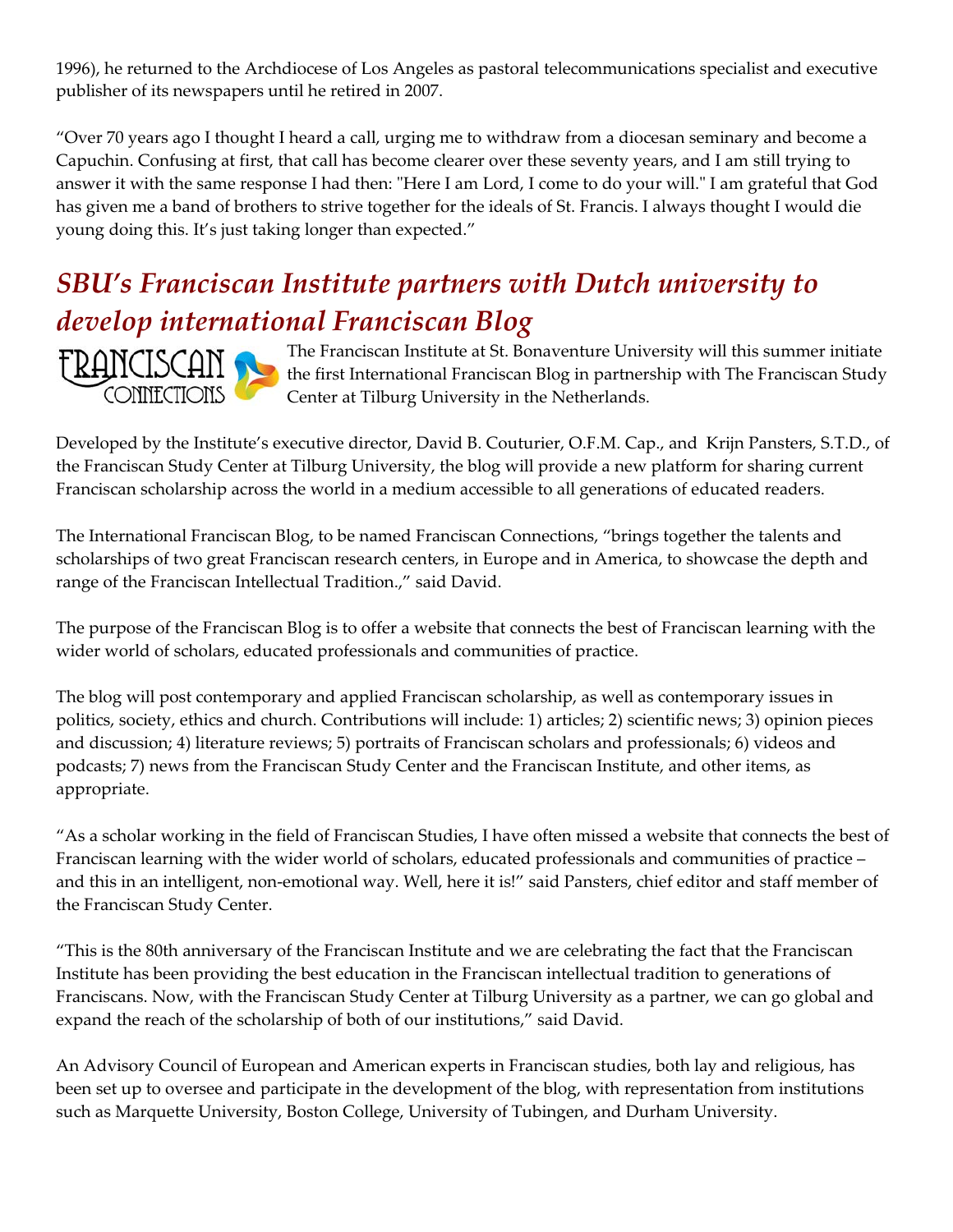The Franciscan Blog is a service of the Franciscan Study Center and the Franciscan Institute and will not charge readers for its services. Visit the Franciscan Blog at [www.franciscanconnections.com](http://www.franciscanconnections.com)

## *Postulants Head for Novitiate*

Our two postulants, Shebin Philip and Anthony Yousef, have completed the postulancy program and will be invested in the Capuchin Habit on July  $19<sup>th</sup>$ .



*Shebin Philip*

This year has been very insightful for me. I've been able to tap into a lot of areas in my life which I would normally put away or not acknowledge. I'm so grateful to God for nudging me towards this vocation and giving me a year in formation in a new country, new setting, new people. And I'm surprised how well it has been considering all those elements. I've been very thankful for all the knowledge and experience I've received from this year, both positive and negative, which enables growth in all of us. There have been times where it has been hard for me to adjust to the culture, the new way of life, and new routines. But I believe that

I've been able to grow more in understanding of our Capuchin charism and the life of our brother Francis. I ask our brothers to pray for us as we prepare to move on to the next step of our journey.

This year has been different and challenging, but I definitely grew a lot in my faith and in my ministry and fraternal life. I enjoyed volunteering as a Eucharistic minister at St. Francis Parish and visiting our people that cannot make it to church. I also enjoyed my time volunteering at St. Ben's meal services, also cooking at Saint Conrad's. I believe I grew a lot this year. My faith is definitely stronger and my life in the community has been fruitful. I will miss my brothers in Milwaukee as I move on to California.



*Anthony Yousef*

I also got better at reading and writing in the English language by attending ESL classes. I must say this year has been a blessing. And the Corona virus and staying at home made me a stronger person and closer to my brothers in the community. I'm excited for the next stage of formation. May God continue to bless us all and keep us safe and healthy!

# *The Gift of Years: Growing Old Gracefully*

*Short Review by Richard Hart*



Joan Chittister's book is pregnant with insights on aging and offers practical suggestions on how to deal with growing old. The book has been described as an encyclopedia of knowledge providing meditations how to grow old gracefully which challenges most elderly. It is an inspiring portrait of the gift of years, and a brave look at how to put more energy into one's life.

Chittister's insights richly reward those who consider their lives useless and unfulfilled, but can become spiritually meaningful, fruitful and rewarding. These are the capstone years and a gift of becoming more alive, an adventure of growing in new ways. Joan shows how the elderly offer us wisdom, how to handle struggles, rejection, health issues, death and preparing for a new life.